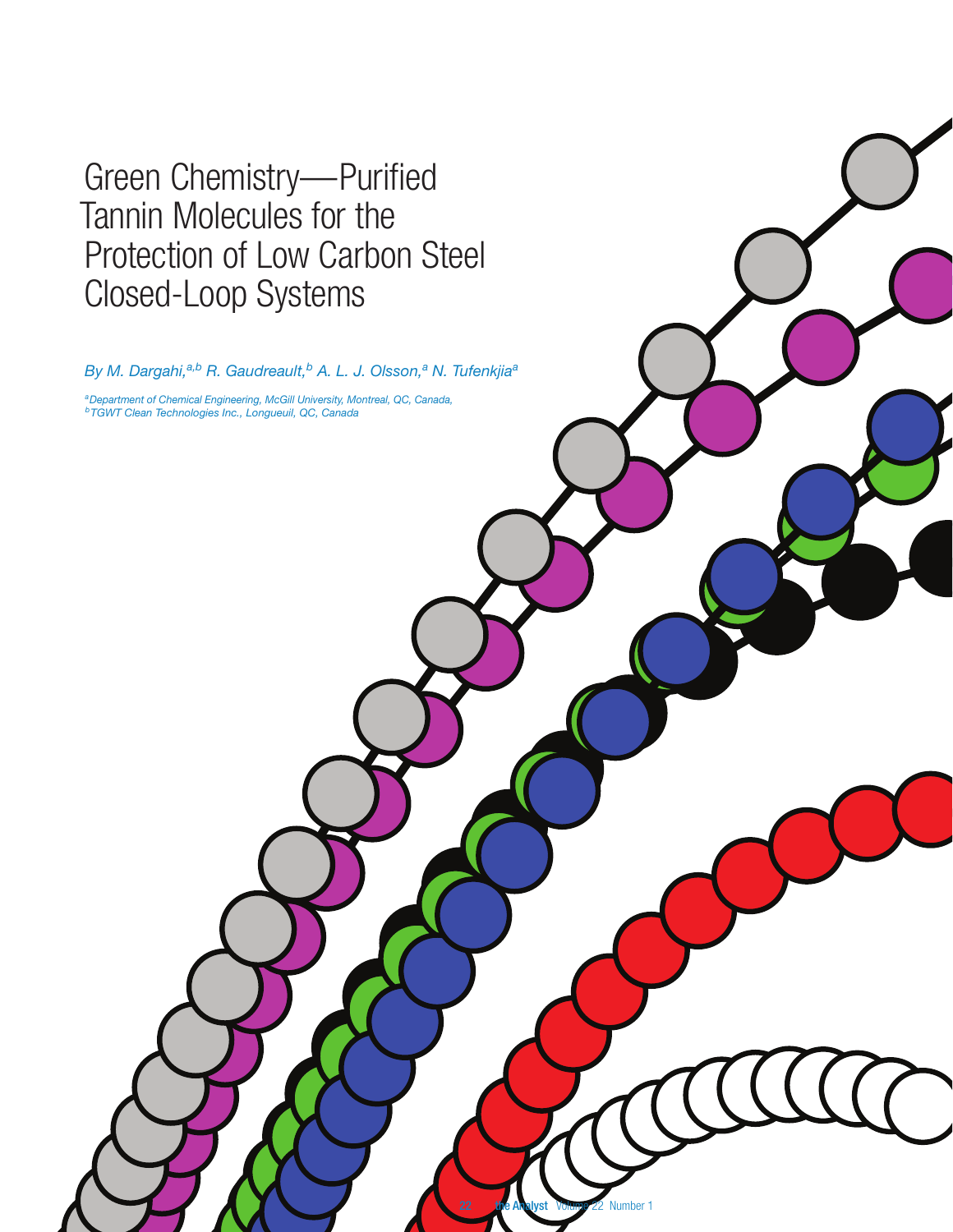# Abstract

Tannins extracted from renewable resources are green molecules that protect steam boilers much above ASME guidelines, for more than four decades. Using purified tannin-based corrosion inhibitors reduces water and energy consumption, greenhouse gas emissions, and effluent contamination, while reducing the environmental footprint of industry.

The authors investigated surface interactions of purified tannins (TG 3300) corrosion inhibitor with low carbon steel surfaces using Electrochemical Impedance Spectroscopy (EIS) and Quartz Crystal Microbalance with Dissipation (QCM-D) to characterize the performance of the tannin-based protective layer.

The results show the formation of an effective and stable tannin-based protective layer on mild steel within the first 5–15 minutes. High corrosion protection of low carbon steel by TG 3300 was also evidenced by the field results.

This study is a significant advancement in the field of tannin-based corrosion inhibition of low carbon steel because it links the laboratory results with four decades of industrial empirical optimization.

## **Introduction**

Approximately 550 billion U.S. dollars of national income is spent on corrosion prevention and the maintenance or replacement of products lost or contaminated as a result of corrosion, which is far more than the annual budget of some countries.<sup>1</sup> One of the most common techniques for minimizing corrosion in the water industry is to apply corrosion inhibitors, which form a protective (blocking) layer on metal surfaces and minimize the access of corrosive electrolytes to the surface.<sup>2</sup> Unfortunately, conventional corrosion inhibitors (e.g., phosphates, sulfites) are neither renewable nor have reliable performance in highly conductive environments. Developing new, highly protective, and environmentally friendly corrosion inhibitors for steam boilers, hot-water closed-loop systems, pipelines, and tanks is critical. To address this problem, TGWT Clean Technologies Inc. has a portfolio of renewable/green corrosion inhibitors that function under much higher conductive/corrosive environments (8,000–10,000 µS/cm) than conventional chemistries (<3,000 µS/cm). Using purified tannin-based corrosion inhibitors reduces water and energy consumption, greenhouse gas emissions, and effluent contamination while reducing the environmental footprint of industry. Even though the physicochemical properties of tannin molecules have been studied widely,  $3,4$  the corrosion inhibition properties of these molecules are still poorly understood.

This study investigates the adsorptive and protective behavior of tannin-based corrosion inhibitors for low carbon steel (CS) hot-water closed-loop systems/boilers.

# Materials and Methods Chemicals and Solutions

The corrosion inhibitor solutions, purified tannins (TG 3300), were prepared by diluting concentrated TG 3300 to 1:1 using deionized water (DI) and then further diluting to desired concentration (dry basis of active ingredients) in tap water. Montreal city tap water was used as a corrosive liquid in the corrosion cell, in the absence (control) and presence of the TG 3300. For pH adjustment, aqueous 0.1 M sodium hydroxide and 0.1 M sulfuric acid were used.

Quartz Crystal Microbalance With Dissipation (QCM-D)

An E4 QCM-D unit (Q-Sense AB, Göteborg, Sweden) was used for the QCM-D experiments. C10200 steel (CS) coated AT-cut quartz crystals (QSX301) were used as model substrate. The crystals were cleaned by soaking and sonicating for at least 10 minutes in a 2% Hellmanex solution before being rinsed with DI water and dried with nitrogen gas. The crystals were exposed to ultraviolet light for 20 minutes before the experiment.

A flow rate of 50  $\mu$ L min<sup>-1</sup> was maintained through the QCM-D using a peristaltic pump. The temperature was controlled by the QCM-D at 72 °F.

The Sauerbrey equation was used to calculate the mass of adsorbed molecules on the QCM-D sensor surface.<sup>5</sup>

#### Electrochemical Cell and Equipment

A three-electrode electrochemical cell was used in the experiments. The counter electrode (CE) was a graphite rod. The reference electrode (RE) was a saturated calomel electrode (SCE). The working electrode (WE) was prepared from a CS rod and sealed with epoxy resin to give a two-dimensional surface exposed to the electrolyte.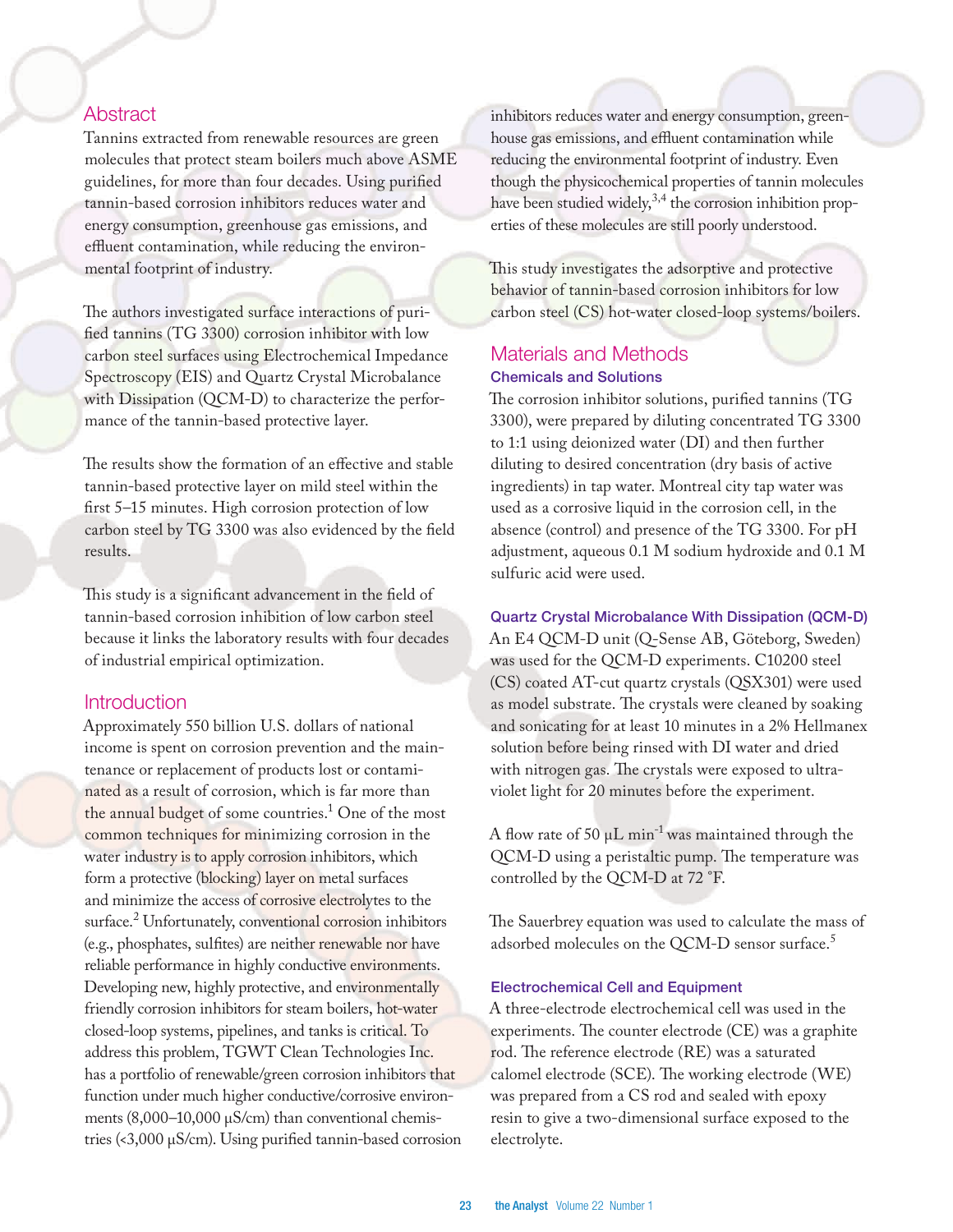Electrochemical measurements were performed using a Solartron 1287 Electrochemical Interface potentiostat/ galvanostat and Solartron 1260 Impedance/Gain-Phase Analyzer. To ensure complete characterization of the interface and the surface processes, electrochemical impedance spectroscopy (EIS) measurements were made over a frequency range from 100 kHz to 100 mHz, with the alternating current  $(AC)$  voltage amplitude of  $\pm 10$  mV.

Prior to each experiment, the WE surface was polished with 600-gradation sandpaper and then thoroughly rinsed with ethanol. After this, the electrode was kept in an ultrasonic bath for 5 minutes in ethanol and then rinsed with DI water. The electrode was then immersed in the test electrolyte and equilibrated for 3 hours at 158 °F at open-circuit potential (OCP), followed by the electrochemical measurements. All the solutions were mixed with a magnet stirrer. All data reported in this study represent mean values of four to six replicates.

### Results and Discussion

## Kinetics of Purified Tannins (TG 3300) Adsorption on CS Surface

It is interesting to investigate the kinetics of corrosion inhibitor adsorption to find the time scale within which the equipment surface will be covered by the inhibitors. Figure 1 shows that at a constant inhibitor bulk

Figure 1: Purified tannins (TG 3300) surface concentration on CS as a function of time at the inhibitor bulk concentration of 275 mg/L at pH 10.5 and room temperature, obtained from QCM-D

concentration of 275 mg/L (i.e., the common operating condition), the surface concentration of adsorbed inhibitor increases rapidly within approximately 5–15 minutes and then gradually levels off to a plateau at about  $4.25 \,\mathrm{mg/m^2}$ . From practical perspective, this timeframe is considered extremely short with respect to a hot water closed-loop system application and highly suitable to regenerate the tannin protective layer during a startup.

#### Open-Circuit Potential (OCP) Measurements

Figure 2 shows that when TG 3300 bulk concentration increases, the OCP value also increases to more noble values, indicating the adsorption of TG 3300 and its protective influence on CS surface.<sup>6</sup>

#### Electrochemical Impedance Spectroscopy **Measurements**

Electrochemical impedance spectroscopy (EIS) was applied to investigate the electrode/electrolyte interface and processes that occur on a low carbon steel surface at OCP in the presence and absence of TG 3300 in the solution, most notably the general corrosion resistance of CS. Figure 3 shows that the diameter of the EIS spectra semicircle increases with the increase in inhibitor bulk concentration, indicating an increase in corrosion resistance of the material.<sup>6</sup>



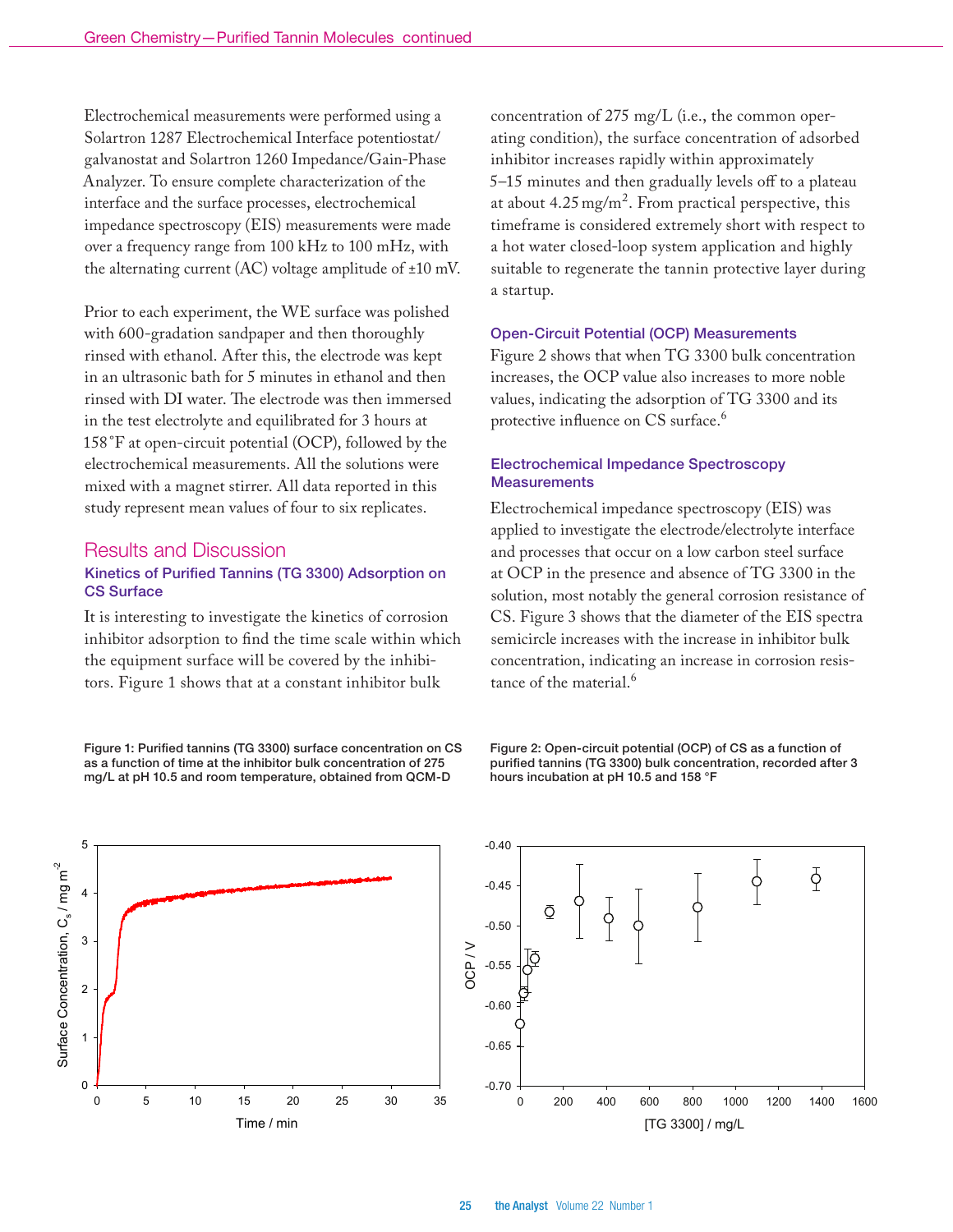Figure 3: Nyquist plot of CS substrate recorded at different bulk concentrations of purified tannins (TG 3300) at 158°F and pH 10.5 after 3 hours of incubation at OCP. Circles are experimental data and solid lines represent the simulated spectra.



To extract qualitative information, a nonlinear least squares (NLLS) fit analysis was used to model the spectra, employing electrical equivalent circuits (EECs) presented in Figure 4.<sup>6</sup> In these EECs, represents the ohmic resistance between the WE and RE;  $R_i$  is the charge transfer resistance related to the corrosion reaction at OCP, while CPE is the capacitance of the electric double-layer at the electrode/electrolyte interface. The EEC in Figure 4 was used to fit the spectra recorded in the absence and presence of TG 3300 in the solution.

Figure 4: EEC model used to fit EIS data recorded CS in absence and presence of the inhibitor.



Taking into account the physical meaning of the EEC parameters of the circuits in Figure 4, the corrosion resistance of the bare (control) and covered CS surface is equivalent to the charge-transfer resistance,  $R_i$ ; consequently, the corrosion inhibition efficiency of TG 3300 (η*i* ), was calculated by comparing the total resistance value, *Ri* , recorded at various concentrations of TG 3300, and the  $R_0$  value recorded in the absence of TG 3300 (control sample):

$$
\eta_i = 100 \times \left(1 - \frac{R_o}{R_i}\right)
$$

Figure 5a shows that by increasing TG 3300 inhibitor bulk concentration, the corrosion inhibition efficiency also increases and reaches a maximum value of ca. 82%, indicating high surface corrosion protection of CS. Figure 5b shows that in the absence of the corrosion inhibitor, the electrode is fully corroded. However, in the presence of 275 mg/L of TG 3300, the sample is highly protected and there is no corrosion mark on the electrode, Figure 5c. Interestingly, this bulk concentration converges toward the optimum value observed after four decades of empirical optimization in industrial CS boilers treated with tannin-based chemistries.

Figure 5: (a) Corrosion inhibition efficiency of purified tannins (TG 3300) as a function of inhibitor bulk concentration for CS after 3 hours of incubation at 158 °F and pH 10.5. Images of CS electrodes after incubation in the absence (b) and presence (c) of 275 mg/L of TG 3300.



# Effect of pH on Purified Tannins (TG 3300) Corrosion Protection of CS Surface

The influence of pH on the CS corrosion inhibition efficiency was studied in a pH range from 8 to 11 in the absence and presence of 275 mg/L of TG 3300. Figure 6 shows that corrosion inhibition increases with pH and give the highest efficiency at pH 11 (i.e., ~80%). Low corrosion inhibition efficiencies at lower pH are likely due to the low carbon steel dissolution in lower alkalinity environment.<sup>6</sup> The author in previous studies observed similar behavior.<sup>7</sup>